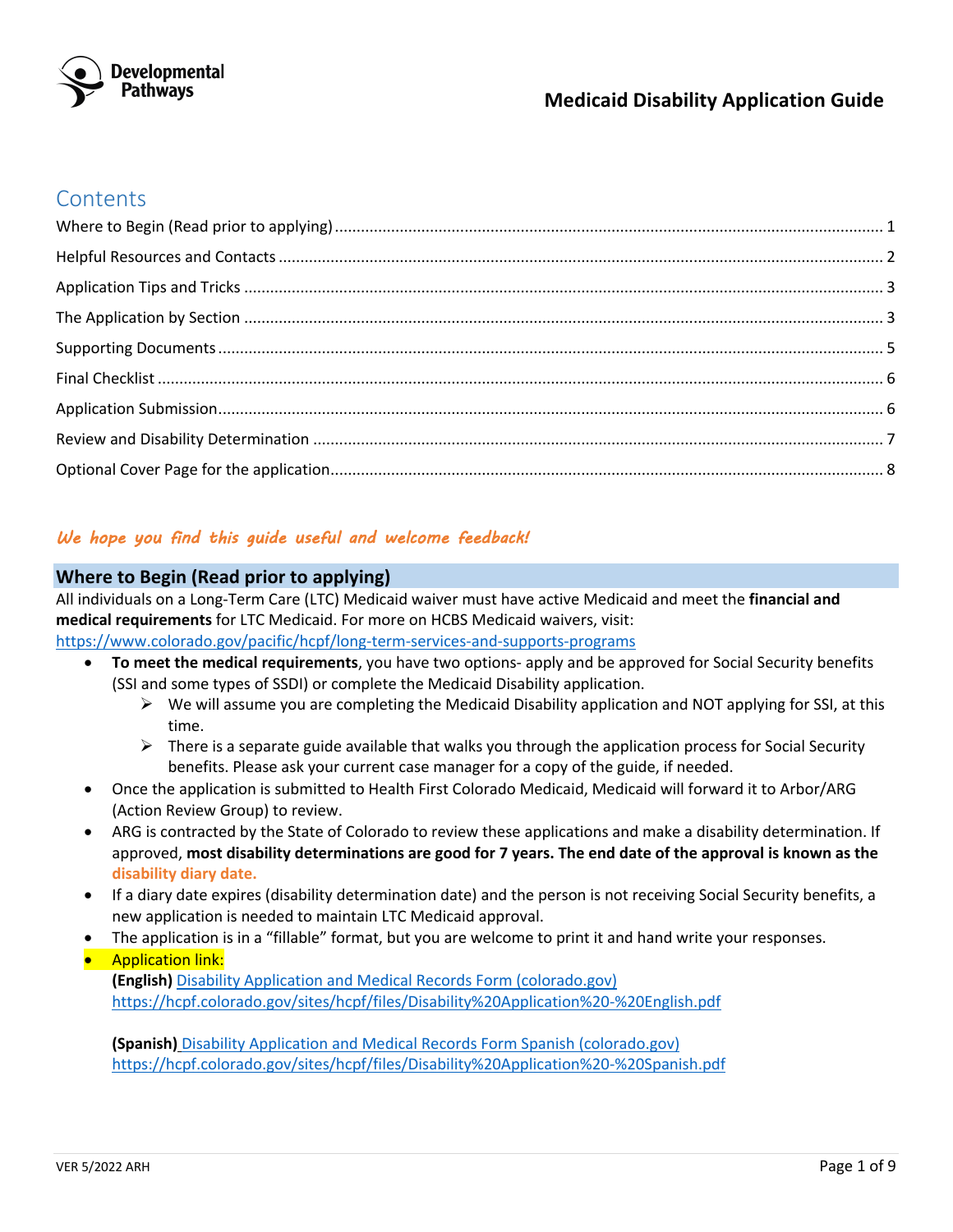

## **Helpful Resources and Contacts**

- Ø Department of Human Services: https://www.colorado.gov/cdhs/contact-your-county
- $\triangleright$  Application Assistance Sites (if you are also completing a Medicaid application): https://apps.colorado.gov/apps/maps/hcpf.map
- Ø **Arbor/ARG (Action Review Group):** 877-265-1864
- Ø Health First Colorado Medicaid: https://www.healthfirstcolorado.com/ https://www.healthfirstcolorado.com/get-help/?tab=member-contacts

| <b>Department of Human Services</b>                  | <b>Contact Information</b>                                   |
|------------------------------------------------------|--------------------------------------------------------------|
| Full list of Counties/Department of Human            | https://www.colorado.gov/pacific/cdhs/contact-your-county    |
| <b>Services</b>                                      |                                                              |
| <b>Adams County</b>                                  | Phone: 720-523-2000                                          |
| 11860 Pecos St.                                      | Fax: 720-523-2158                                            |
| Westminster, CO 80234                                | Email: ltcunit@adcogov.org                                   |
|                                                      | Web: http://www.adcogov.org/human-services-center-resources  |
| *Outside drop box                                    | Note: This county does not accept documents emailed to them. |
| <b>Arapahoe County (2 locations)</b>                 | Phone: 303-636-1170                                          |
| (1) 14980 E Alameda Dr, #007                         | Fax: 303-734-4301                                            |
| Aurora, CO 80012                                     | Email: HSCSSCC@arapahoegov.com (PROVIDER USE ONLY)           |
|                                                      | Web: https://www.arapahoegov.com/1906/ArapaSOURCE            |
| (2) 1690 W Littleton Blvd, #123                      |                                                              |
| Littleton, CO 80120                                  |                                                              |
| *Both office locations have an outside drop box      |                                                              |
| <b>Denver County</b>                                 | Phone: 720-944-3666                                          |
| Castro office (primary location): 1200<br>$\bullet$  | Fax: 720-944-3094                                            |
| Federal Blvd, Denver, CO 80204                       | Email: DenverDHS@denvergov.org                               |
| East office: 3815 Steele St, Denver, CO<br>$\bullet$ | Web: www.denvergov.org/humanservices                         |
| 80205                                                | Note: This county does not accept documents faxed to them.   |
| Taylor Office: 4685 Peoria St, Denver,               |                                                              |
| CO 80239                                             |                                                              |
| *Outside drop box at each location                   |                                                              |
| <b>Douglas County</b>                                | Phone: 303-688-4825                                          |
| 4400 Castleton Ct.                                   | Fax: 877-285-8988                                            |
| Castle Rock, CO 80109                                | Web: https://www.douglas.co.us/                              |
| *Outside drop box                                    |                                                              |
| <b>Elbert County</b>                                 | Phone: (303) 621-3206                                        |
| 215 Comanche St                                      | Fax: (303) 621-0122                                          |
| Kiowa, CO 80117                                      | Email: elbert.assistance@state.co.us                         |
| *outside drop box                                    |                                                              |
| <b>Jefferson County</b>                              | Phone: 303-271-4707                                          |
| 900 Jefferson County Pkwy                            | Fax: 303-271-4805                                            |
| <b>Human Services Building</b>                       |                                                              |
| Golden, CO 80401                                     |                                                              |
| *Outside drop box                                    |                                                              |
| <b>Colorado Medical Assistance Program</b>           | Phone: 1-800-359-1991                                        |
| (CMAP)/Denver Health                                 | Fax: 303-602-7639 or 303-893-1780                            |
|                                                      | Email: EEMAPClient@dhha.org                                  |
|                                                      | Web: https://www.denverhealth.org/patients-visitors/billing- |
|                                                      | insurance/enrollment-services                                |
| <b>Connect for Health Colorado (C4H)</b>             | Phone: 855-752-6749                                          |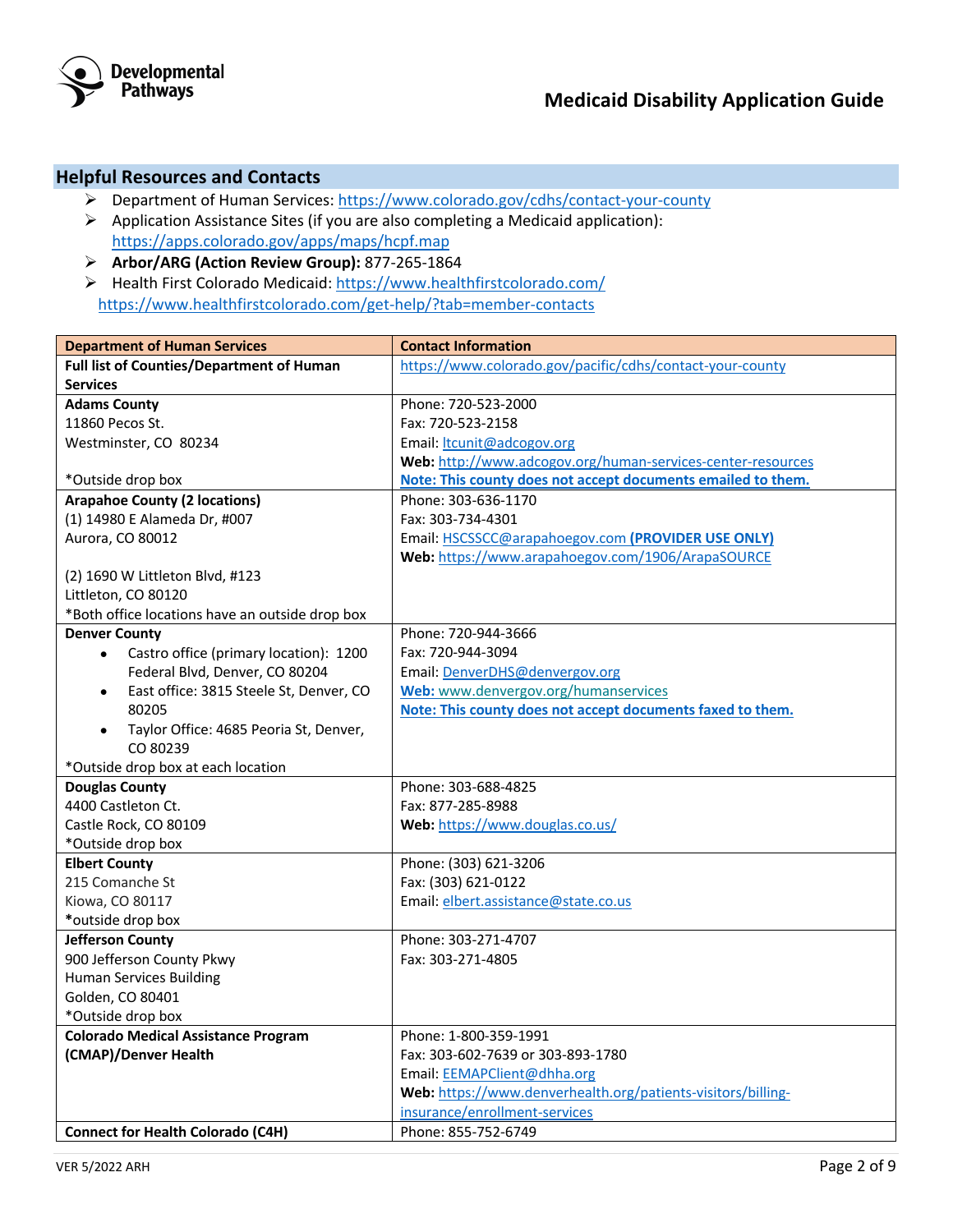

| Email: countypartners@c4hco.com      |
|--------------------------------------|
| Web: https://connectforhealthco.com/ |

## **Application Tips and Tricks**

Read through this guide, as well as the information pages accompanying the application.

Write a list of all your questions, so they can be asked at one time.

All documents provided should be clear and legible.

Hand-written applications must be written legibly **using blue or black ink.**

Answer every question on the application or write N/A, as appropriate.

**Submit ALL PAGES of the application.** Incomplete applications will be denied by Arbor.

 **Submit strong supporting documentation with your application.** See the supporting document section for more information.

#### Sign all places on the application. "Wet signatures" are required. Electronic signatures will NOT be accepted.

 **If the applicant seeking Medicaid coverage is over 18 and does not have a court appointed legal guardian, then they must sign the application as their own guardian.** 

#### **Submit the signed release page!**

 Keep a copy of all paperwork submitted to Health First Colorado Medicaid and ask for a receipt for any paperwork hand delivered.

 If more space is needed, Section 8 on page 10 can be utilized for additional information or you can attach additional pages with information.

## **The Application by Section**

## Section 1 - Information About Your Disability

## **ANSWER ALL QUESTIONS**

- **Questions A thru J:** Applicant's information
- **Question K:** Parent/Caregiver/Friend's contact information
- **Question L:** Complete if the applicant is under the age of 18

## Section 2 - Your Physical or Mental Disabling Conditions and Affects

## **ALL QUESTIONS PERTAIN TO THE APPLICANT**

- **Questions A thru H:** Applicant's information
- **Question C:** List all disabling conditions/diagnoses
- **Question D:** Provide as much detail as you can. Depending on age, you may write that the applicant is a minor, if under 18. If the applicant is of working age, include a few examples of what specific challenges the applicant would have if working a full-time job.

Some things to consider about the applicant:

- $\triangleright$  Can they follow multi-step directions?
- $\triangleright$  Do they need 24/7 supervision and support?
- $\triangleright$  Do they have adverse behaviors that would not be acceptable in a workplace?
- $\triangleright$  Do they have a physical disability that would impact work in any way?
- $\triangleright$  Do they have any specific executive functioning challenges?
- $\triangleright$  Does the individual have any mental health conditions that are exacerbated with stress?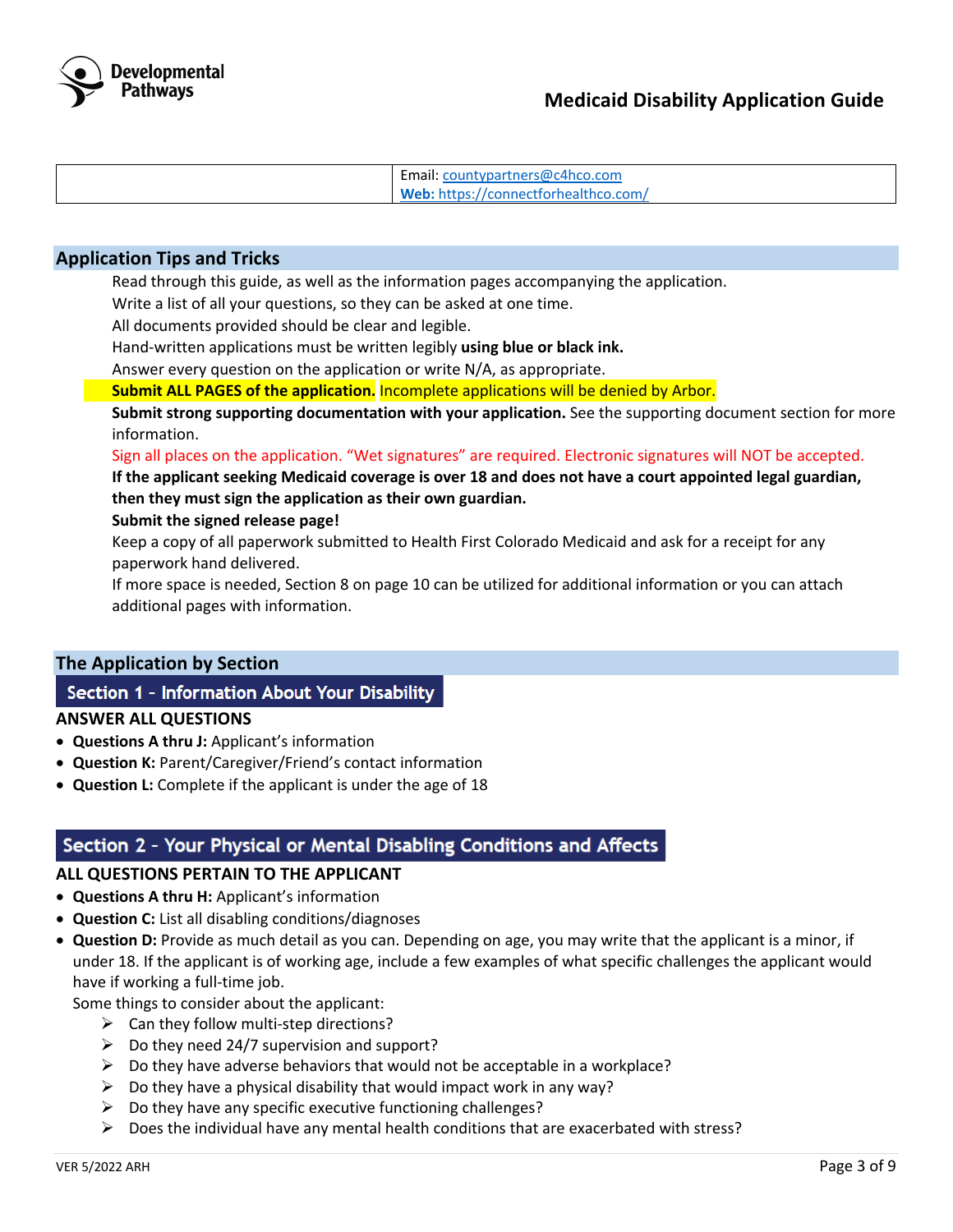



- $\triangleright$  Is the applicant non-verbal?
- $\triangleright$  Is the applicant visually impaired?
- **Questions F and G:** Some people put the applicant's date of birth, if applicable, or a specific date if you have one.
- **Question H:** Check Yes or No. **DO NOT SKIP TO SECTION 4. YOU MUST ANSWER QUESTION L ON PAGE 3.**
- **Question L:** Answer all questions
	- L. Have you ever applied for Social Security Disability Income (SSDI) or Supplemental
	- Security Income (SSI)? Yes No
		- If "Yes," on what date did you file the most recent application? MM/ DD/ YYYY
		- Is your Social Security claim: @ Approved @ Denied @ Still pending
		- What was the date of their most recent decision? MM/ DD/ YYYY If you appealed, on what date did you file the appeal? MM/ MM/ DD/ YYYY
		- If your Social Security claim was denied, are you experiencing new or worsening conditions? O Yes O No
		- If the response to the above question is "Yes," please provide a brief description of the new or
		- worsening condition(s) in Section 8 Remarks.
		- If you have had SSDI or SSI and are no longer receiving it, why did your benefit stop?

Please include copies of all letters and notices from Social Security Administration (SSA) about your disability application.

 $\triangleright$  If you checked NO on question H, now you can skip to section 4.

## Section 3 - Information About Your Work

- **Question A: If the applicant has never worked, check the box and skip to Section 4.** 
	- A. List the jobs (up to five), including sheltered work\*, that you have had in the 15 years before you became unable to work because of your physical, mental, emotional or learning disabling conditions. List your most recent job first.

\*Sheltered work is an employer that employs people with disabilities separately from others.

 $\sqrt{\frac{1}{2}}$  Not applicable if you did not work at all in the 15 years before you became unable to work. Do not answer Section 3 and go to Section 4.

• If the applicant has worked, complete the remaining questions to the best of your ability.

## Section 4 - Information About Your Medical Records

• **Question A:**

Have you been seen by a doctor, hospital, clinic or anyone else for the physical, emotional, mental or learning disabling conditions that limit your ability to work?  $\bigcirc$  Yes  $\bigcirc$  No

Interpretation: Has the applicant been seen by a **doctor/hospital/clinic** or anyone else for their disability (disabilities)? For most people, the answer is "YES."

- **Questions B:** This is regarding the applicant.
- **Question C:** Include any doctors/therapists/medical professionals that the applicant has seen **in the last 1-3 years**. Make sure to list the applicant's primary care physician.
	- $\triangleright$  If the individual sees several specialists at Children's Hospital or another hospital, you can list the hospital once and state that the individual sees several different doctors at that hospital.
	- Ø **Date First Seen & Date Last Seen:** Approximate—try to include the month and year or just a year. You do not have to come up with an exact date.
	- $\triangleright$  **Next Appointment:** Approximate or if it is a doctor the individual sees on a yearly basis, write that in the space provided.
- **Question D:** List each hospital the applicant has used in the **last 1-3 years**.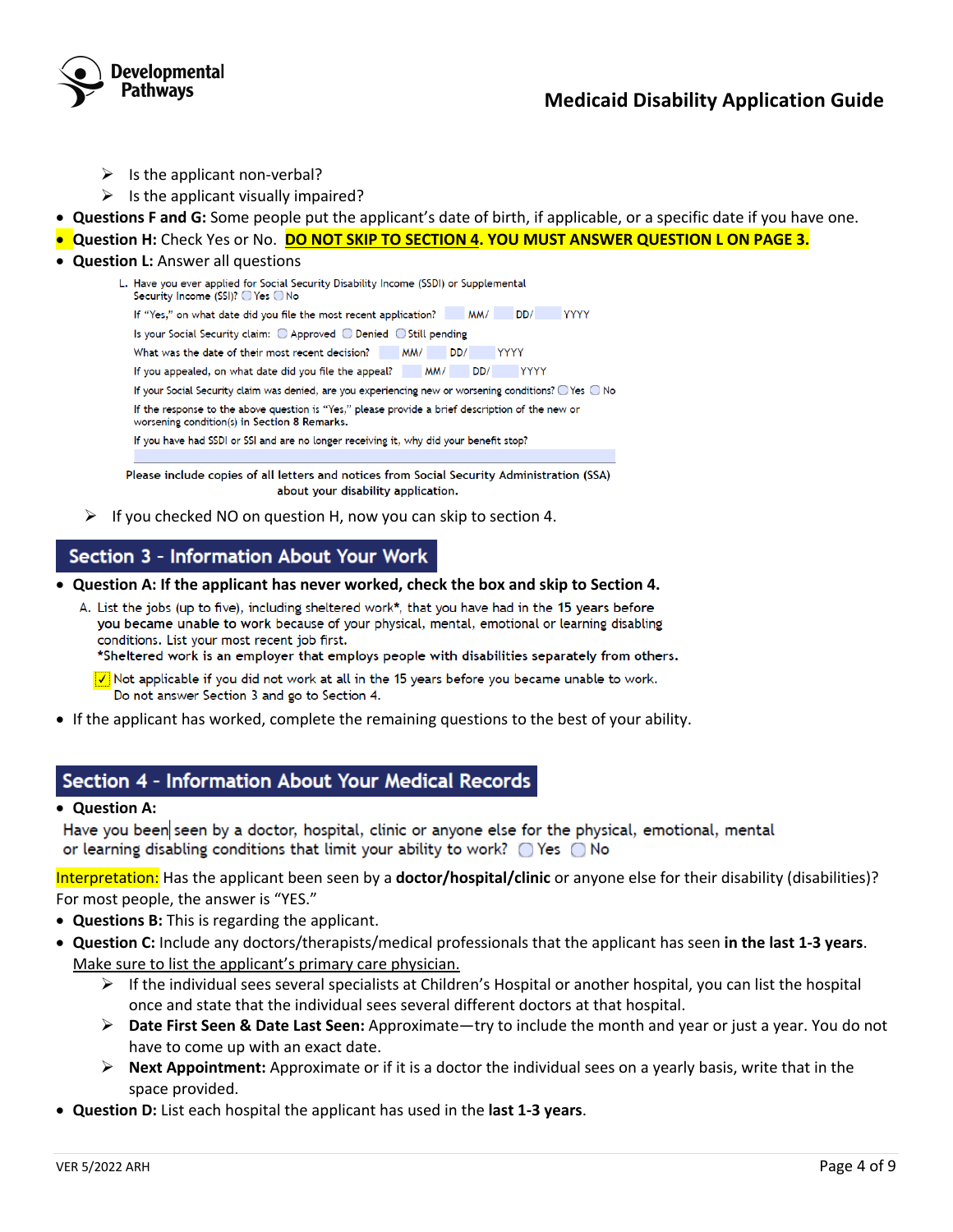

# Section 5 - Information About Your Medical Tests

• List the test(s) the applicant has had **in the last 2-3 years.**

# Section 6 - Information About Your Medications

- List all prescribed medications and non-prescribed/supplements the applicant is currently taking, including the doctor who prescribed them. Include the medical provider's name and phone number.
- Side effects of the medicine: list specific side effects the individual experiences from the medication or supplement. If none, write N/A.

## Section 7 - Information About Your Education and Training

- **Questions A and B:** complete about the applicant
- **Questions C through G:** complete if the applicant is under the age of 18

## **Section 8 - Remarks**

• Utilize this space for additional information you did not share in earlier parts of the form or did not have room for.

## **Signature: The application MUST be signed and dated.**

- If the applicant is over 18 and their own legal guardian, they will need to sign the application.
- If the applicant is over 18 and has a court-appointed legal guardian, include a copy of the guardianship paperwork with the application.
- A witness is not needed in the State of Colorado.

#### **Page 11: Designation of Personal Representative form**

Complete if you needed help with the application and/or you need to appoint someone else to answer questions about the application, should Arbor need more information.

## **Pages 12 and 13: Medical Records Release Form**

This page MUST be completed and signed and submitted with the application.

## **Supporting Documents**

Below is a list of suggested supporting documents to include with a Medicaid Disability application. This is not an exhaustive list.

- You are strongly encouraged to submit strong supporting documentation with your application, as it may lessen the review processing time. Applications submitted without supporting documentation may take Arbor longer to review.
- Documentation should be current—within ONE to TWO years. Arbor wants to know how the person's disability affects them TODAY. Things to keep in mind:
	- If the applicant is an adult, how does their disability affect their ability to work and earn substantial gainful activity? How does it affect their daily living skills? What does a difficult day look like for this person?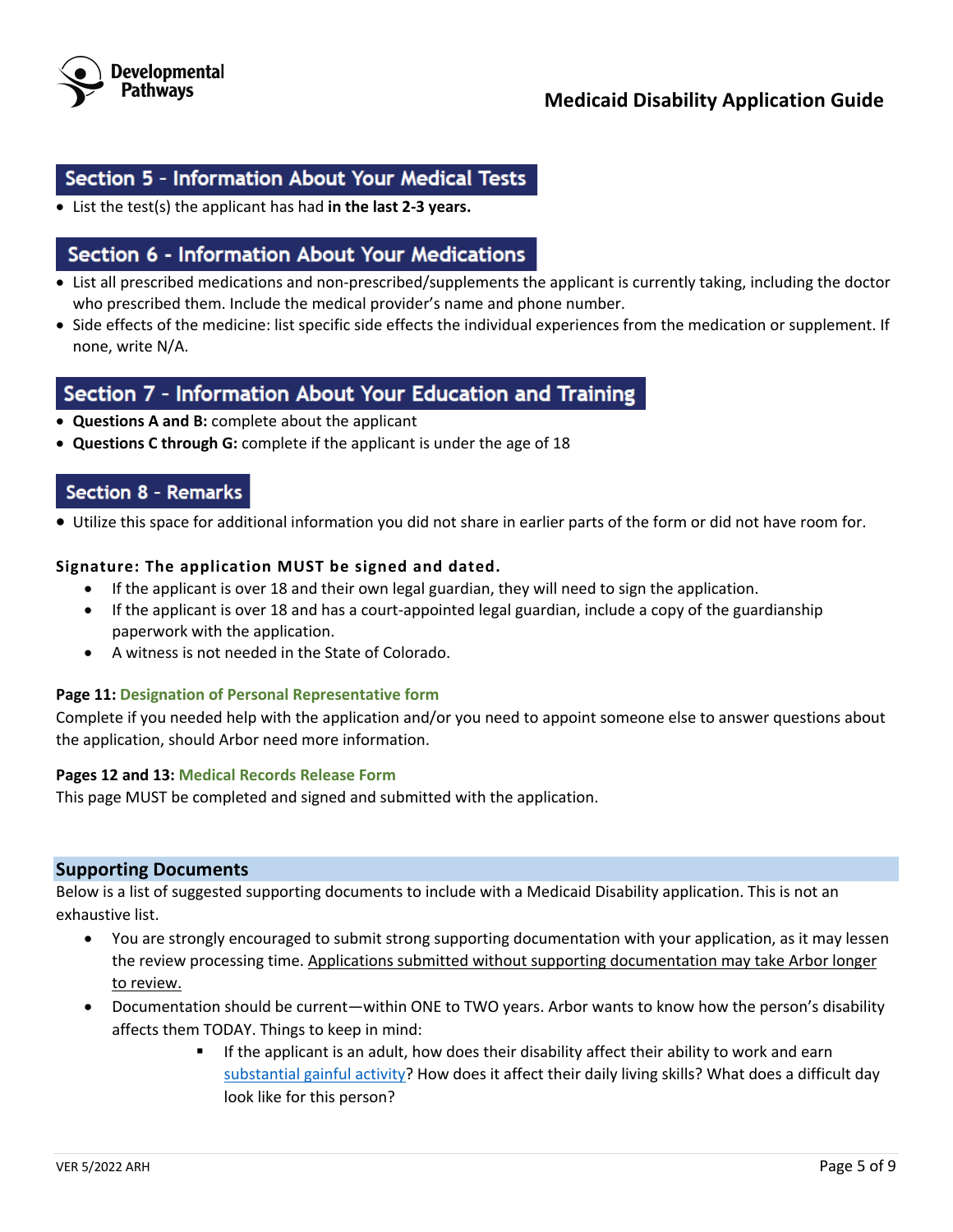



- If the applicant is a child and not of working age, how does their disability affect their daily living skills? How do they compare to other children the same age who do not have a disability? What does a difficult day look like for this person?
- You CAN include original diagnosis/testing paperwork, even if it is more than one to two years old.
- $\Box$  IQ testing report (if over the age of 16, include testing done after the age of 16)
- $\Box$  Adaptive Skills and/or functional testing reports
- q Most current **Triennial** Individualized Education Plan (IEP) report (if applicant is still in school or recently graduated)
- $\Box$  Doctor/Therapist/Psychologist/Psychiatrist letters and/or written opinions describing how the applicant's disability affects them
- $\Box$  Laboratory testing and results (if related to the applicant's disability)
- $\Box$  Medical Reports
- $\Box$  Statements/letters from teachers about functional limitations (if applicant is still in school, or recently in school)
- $\Box$  A copy of a Professional Medical Information Page (PMIP)
- $\Box$  A copy of the completed 100.2 assessment (if completed with the CCB)
- $\Box$  A copy of the determination paperwork from the Intake Team, which determined that the applicant meets Colorado's definition of a disability

## **Final Checklist**

# YOU MADE IT! CONGRATULATIONS!

 $\Box$  We suggest you re-read the Tips and Tricks section.

- $\Box$  Did you answer every question or write n/a if not applicable?
- $\Box$  Are the application pages in order and all pages are included?

 $\Box$  Did you write legibly using blue or black ink?

 $\Box$  Did you sign and date page 10 and the Release of Information page? If the applicant is an adult and their own legal guardian, they must sign.

 $\Box$  Did you make a copy of everything, to keep for your records?

- $\Box$  Do you have copies of the necessary supporting documents to submit with the application?
- $\Box$  Did you include a copy of court appointed legal guardianship paperwork (as applicable)?

## **Application Submission**

1. Submit a copy of the following to Health First Colorado Medicaid:

Completed Disability application (signed and dated)

Completed, signed, and dated Release of Information form (pages 12 and 13)



**Page heading:**

Supporting documentation (see above)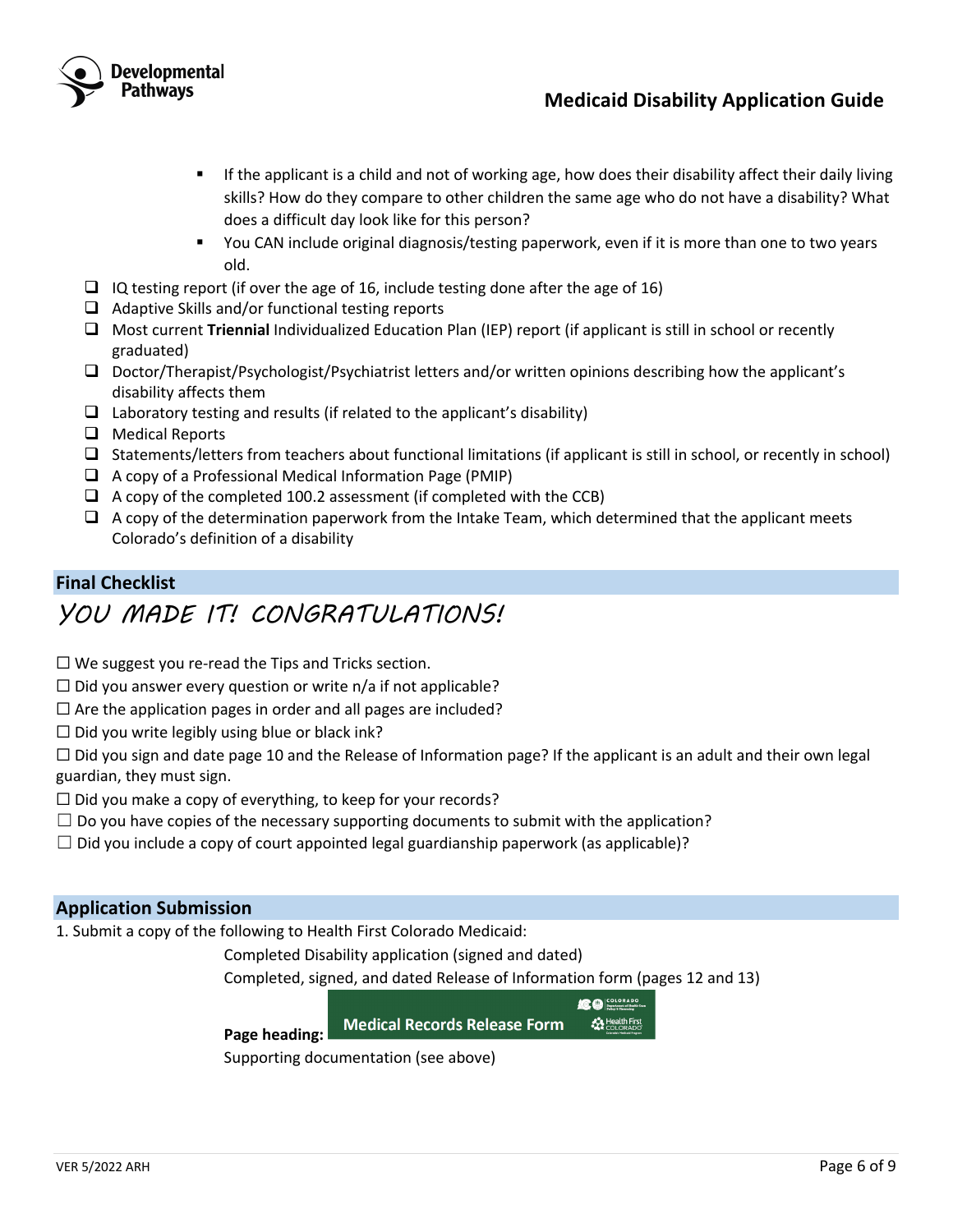

Designation of Personal Representative form (page 11)

#### If you want or need someone to help with your Disability Determination Application, please complete this form.

Page heading: You have the right to be assisted in the application process by the person of your choice.

2. Submit to Health First Colorado in one of the following ways:

- $\triangleright$  Directly to your local Department of Human Services/Medicaid office (fax; mail; hand deliver)
- $\triangleright$  To an application assistance site or eligibility application partner, such as Colorado Access-AMES, IF you are submitting BOTH a Medicaid application and a Medicaid Disability application.
- $\triangleright$  If you are only submitting a Medicaid Disability application, you must submit it to the entity/county that holds your Medicaid.

## **Review and Disability Determination**

- The Medicaid Disability Application will be reviewed by a third party, who contracts with the State of Colorado, by the name of Arbor/ARG.
	- § Prior to Medicaid forwarding the application to Arbor/ARG, they will review it for completeness. If they find that something is missing, they will call the member to notify them. Follow-up must be completed timely, so that the when the application is forwarded to Arbor, it is complete. This will lessen the likelihood of a denial.
- Once the application has been reviewed, the decision letter will come from ARG. An example of the first two pages of an approval letter is below.
	- **If you receive a DENIAL letter**, review the entire letter to see if it gives the reason(s) for a denial. It could be that the wrong person signed the application, the signature was blank, the person didn't submit strong enough supporting documentation to show a disability, a signed release page wasn't included, medical proxy or medical POA paperwork was not included/signed, etc.

## **Denial language:**



The Social Security Administration has decided you do not have a disability and you do not meet Colorado's disability standards.

- As a reminder, Arbor/ARG is using the same definition of a disability as Social Security uses.
- § **If the person receives a disability application denial (and has not obtained a disability determination through the Social Security Administration), they will NOT be approved for an LTC Medicaid waiver (or receive continued approval, if already on the waiver). The person will also not be approved for Medicaid Buy-in, if that is desired.**
- For people already receiving LTC Medicaid, the individual's LTC Medicaid should be held open by Medicaid during the review period.
- The review period can take up to 60 days by Arbor/ARG. Medicaid has 90 days to make a determination for eligibility. The key for a shorter determination time—submit a COMPLETE application with STRONG supporting documentation, and SIGNATURES in all the right places of the application/release pages. If the adult applicant is their own legal guardian, they must sign the application with blue or black ink. Electronic signatures are not accepted. **See the guide for more tips and tricks!**
- Important information to be aware of:
	- Ø **Qualifying Impairment Codes:** If determined to meet the definition of having a disability, the letter from Arbor will list out the specific qualifying impairment codes citing how the individual meets the criteria.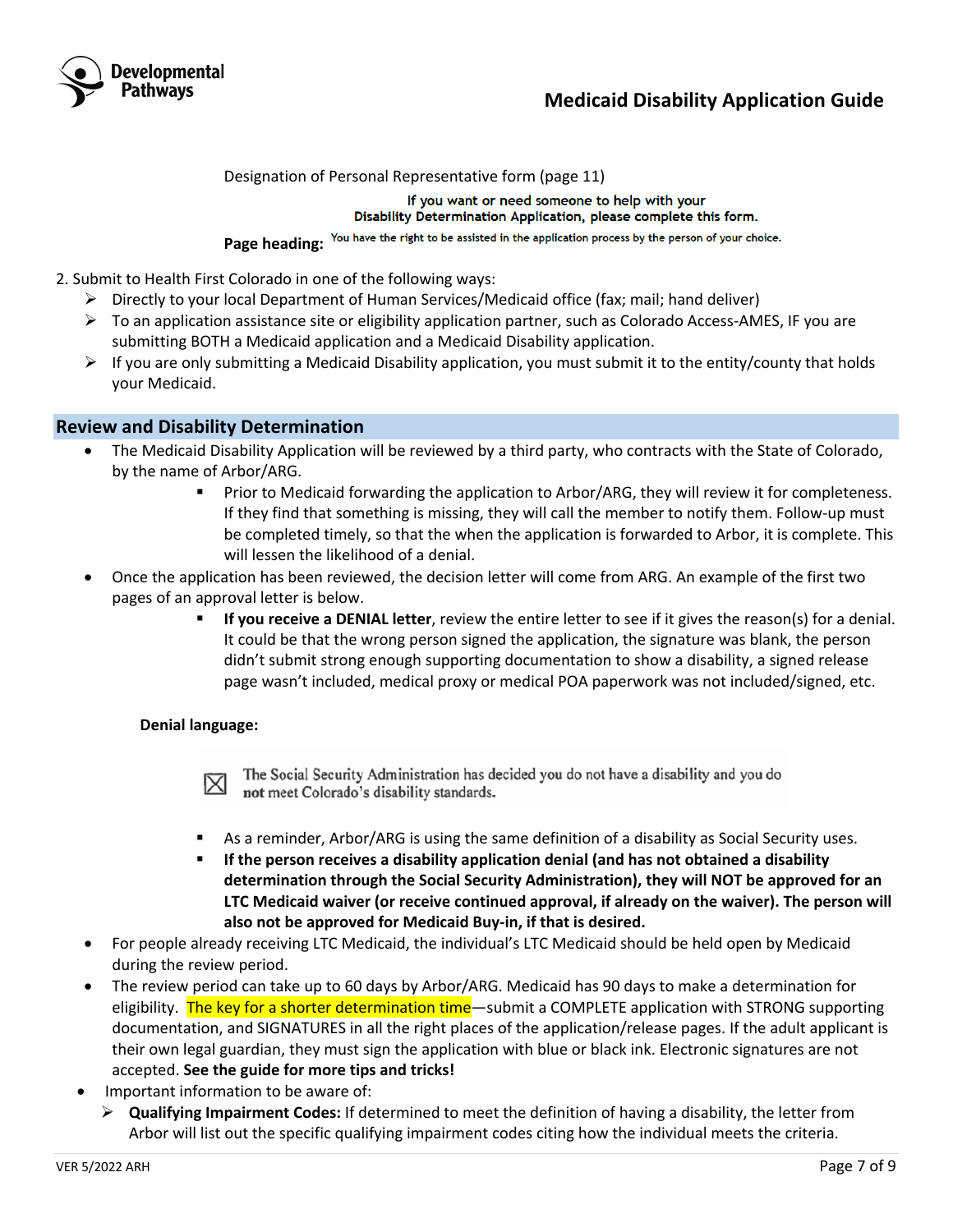

- $\triangleright$  The Qualifying Impairment Code definitions can be found on Social Security's website, or by following the links below.
	- $\checkmark$  Children:https://www.ssa.gov/disability/professionals/bluebook/ChildhoodListings.htm  $\checkmark$  Adults: https://www.ssa.gov/disability/professionals/bluebook/AdultListings.htm
- Ø **Right to appeal:** If the applicant does not agree with the decision made by Arbor, they have the right to appeal the decision. The determination letter includes direction on how to file an appeal and the specific deadline an appeal must be filed within.

**Example determination letter from Arbor** (first 2 pages of letter): The Social Security Administration (SSA) has already decided you do not have a STATE OF COLORADO, DEPARTMENT OF HEALTH CARE POLICY AND  $$\tt FINANCING$$ disability. If you disagree with that decision, you can appeal that decision with Social Arbor E&T, LLC Security. dba Action Review Group overainty<br>of the university of disabling conditions, you can submit a new<br>disability application to your local COUNTY Department of Human or Social<br>Services OR Medical Assistance SITE OFFICE. P.O. Box 340 Olyphant, PA 18447<br>(877) 265-1864, FAX: (877) 672-2077 O For a listing of County Department of Human or Social Services OR Medical Assistance Site locations, please see https://apps.colorado.gov/apps/maps/hcpf.map The Social Security Administration has already approved your disability<br>application. Colorado accepts that you have a disability. DISARILITY DETERMINATION NOTICE Date: July 9, 2019 To The Parent(s) of If you have any questions about this letter, please contac<br>the State Disability Contractor at 877-265-1864 If you disagree with your disability determination, you have the right to appeal. Please see<br>the Appeal Information section of this letter for more information. \*\*\*\* PLEASE KEEP THIS DOCUMENT FOR YOUR RECORDS \*\*\*\* \*\*\*\*\* IMPORTANT DATES ARE INCLUDED \*\*\*\*\*<br>We received your medical disability application. We reviewed your application and the medical Sincerely. records we received from your providers, and made this disability decision: Atimitation You have a disability. You will receive a different letter that will tell you if you qualify  $\boxtimes$  rou have a disability. You will red for Health First Colorado benefits. Antionette Zimmerman **Andoueue Zimmerman**<br>Disability Review Case Developer ARG,<br>State Disability Contractor Listing(s) of Impairment: MEETS 112.11, 112.02 Ce: Arapahoe County Dept. of Human Services Your SSN: Your Case File #: You meet Colorado's standards for limited disability, but you do not meet the Social \*\*\*\*\* IMPORTANT DATES \*\*\*\*\* Security Administration's full disability standards. Disability Application Date: 06/04/2019 This is the most recent date on the disability application we received. Listing(s) of Impairment: Disability Decision Date: 07/09/2019 This is the date we made your disability determination. Disability Onset Date: 07/01/2010<br>This is the date at which you became unable to work as a result of a disabling medical condition. Disability Diary Date: 07/09/2026 The Social Security Administration has decided you do not have a disability and you do ing basis the due date for the periodic review of your disability claim, which will determine whether you still qualify as medically disabled under Social Security n. not meet Colorado's disability standards Administration rules. Reason: Individual does not meet the definition of disability for longer than 12 months. The Diary Date is the deadline for your case review. If this date passes without a case review,

## **Optional Cover Page for the application**

You are welcome to utilize the below document to submit with your application. It can be submitted to your local Department of Human Services/Medicaid Office. You will need to fill in the BLANK spaces, highlighted for your convenience.